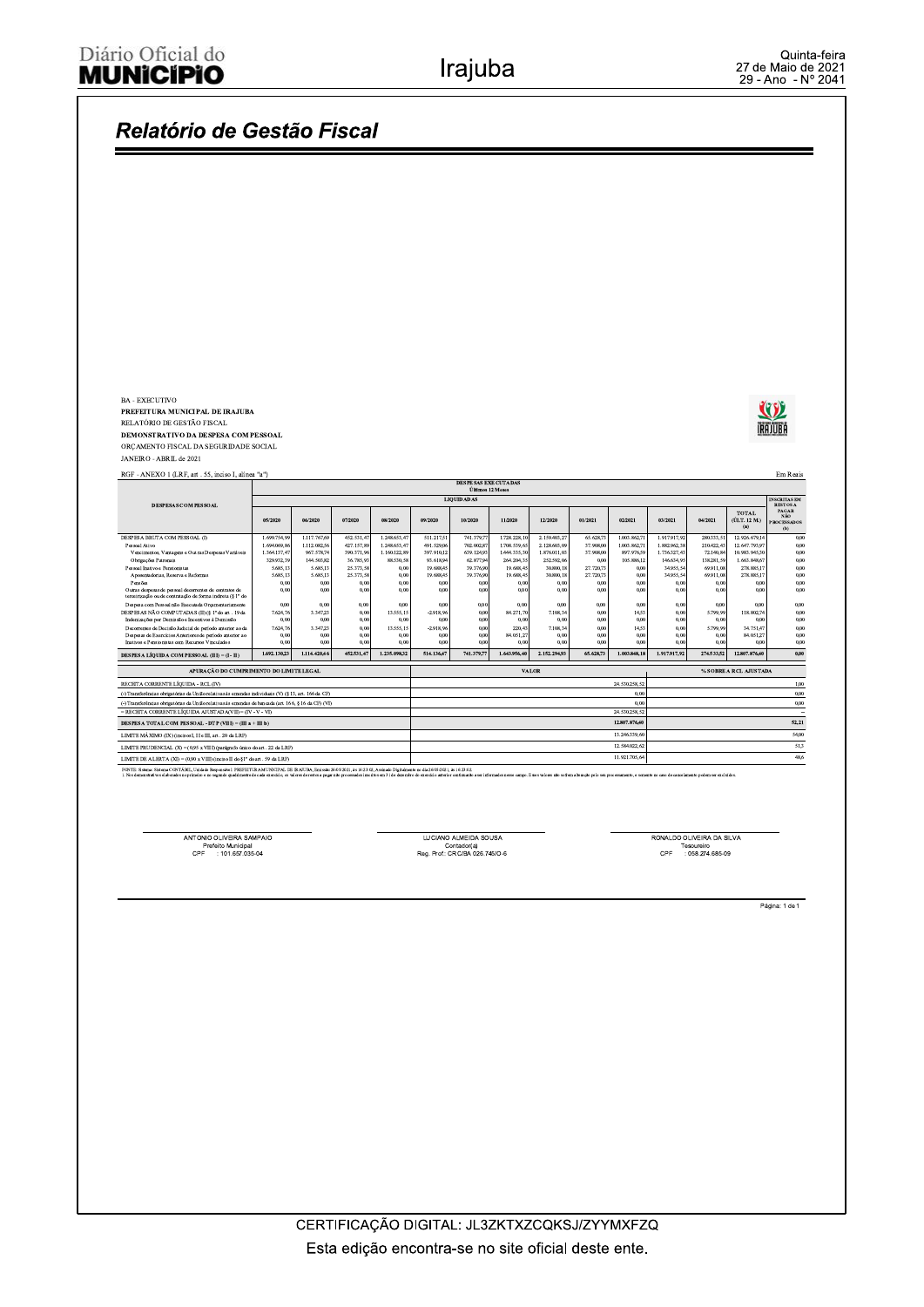R\$ 1.00



PREFEITURA MUNICIPAL DE IRAJUBA RELATÓRIO DE GESTÃO FISCAL DEMONSTRATIVO DA DÍVIDA CONSOLIDADA LÍQUIDA ORÇAMENTO FISCAL DA SEGURIDADE SOCIAL (Janeiro a Abril) - 1º Quadrimestre de 2021

RGF - ANEXO 2 (LRF, art. 55, inciso I, alínea "b")

| DÍVIDA CONSOLIDADA                                                                                 | SALDO DO EXERCÍCIO | SALDO DO EXERCÍCIO DE 2021 |                       |                       |  |
|----------------------------------------------------------------------------------------------------|--------------------|----------------------------|-----------------------|-----------------------|--|
|                                                                                                    | <b>ANTERIOR</b>    | Até o 1º Quadrimestre      | Até o 2º Quadrimestre | Até o 3º Quadrimestre |  |
| DÍVIDA CONSOLIDADA - DC (I)                                                                        | 9.518.503,83       | 9.403.318,65               | 0,00                  | 0.00                  |  |
| Dívida Mobiliária                                                                                  | 0.00               | 0,00                       | 0,00                  | 0,00                  |  |
| Dívida Contratual                                                                                  | 9.518.503,83       | 9.403.318,65               | 0,00                  | 0,00                  |  |
| Empréstimos                                                                                        | 0.00               | 0.00                       | 0.00                  | 0.00                  |  |
| Interna                                                                                            | 0.00               | 0.00                       | 0.00                  | 0.00                  |  |
| Externa                                                                                            | 0.00               | 0.00                       | 0.00                  | 0.00                  |  |
| Reestruturação da Dívida de Estados e Municípios                                                   | 0,00               | 0,00                       | 0,00                  | 0,00                  |  |
| Financiamentos                                                                                     | 0.00               | 0,00                       | 0,00                  | 0,00                  |  |
| Interna                                                                                            | 0.00               | 0,00                       | 0,00                  | 0.00                  |  |
| Externa                                                                                            | 0,00               | 0,00                       | 0,00                  | 0.00                  |  |
| Parcelamento e Renegociação de dívidas                                                             | 9.518.503,83       | 9.403.318,65               | 0,00                  | 0,00                  |  |
| De Tributos                                                                                        | 0.00               | 0,00                       | 0.00                  | 0.00                  |  |
| De Contribuições Previdenciárias                                                                   | 9.518.503,83       | 9.403.318,65               | 0,00                  | 0,00                  |  |
| De Demais Contribuições Sociais                                                                    | 0.00               | 0,00                       | 0,00                  | 0,00                  |  |
| Do FGTS                                                                                            | 0,00               | 0,00                       | 0,00                  | 0,00                  |  |
| Com Instituição Não financeira                                                                     | 0.00               | 0,00                       | 0,00                  | 0,00                  |  |
| Demais Dívidas Contratuais                                                                         | 0.00               | 0,00                       | 0.00                  | 0.00                  |  |
| Precatórios Posteriores a 05/05/2000 (Inclusive) - Vencidos e não Pagos                            | 0,00               | 0,00                       | 0,00                  | 0,00                  |  |
| Outras Dívidas                                                                                     | 0.00               | 0,00                       | 0,00                  | 0.00                  |  |
| DEDUCÕES (II)                                                                                      | 6.413.392,56       | 8.205.331.50               | 0.00                  | 0.00                  |  |
| Disponibilidade de Caixa <sup>1</sup>                                                              | 6.404.572,48       | 8.196.511,42               | 0,00                  | 0.00                  |  |
| Disponibilidade de Caixa Bruta                                                                     | 7.202.650,03       | 8.951.859.14               | 0.00                  | 0.00                  |  |
| (-) Restos a Pagar Processados                                                                     | 798.077.55         | 755.347,72                 | 0,00                  | 0.00                  |  |
| Demais Haveres Financeiros                                                                         | 8.820.08           | 8.820,08                   | 0.00                  | 0.00                  |  |
| DÍVIDA CONSOLIDADA LÍQUIDA – DCL ( III ) = $(I - II)$                                              | 3.105.111,27       | 1.197.987.15               | 0.00                  | 0,00                  |  |
| RECEITA CORRENTE LÍOUIDA - RCL (IV)                                                                | 24.005.864,25      | 24.280.282,66              | 0.00                  | 0.00                  |  |
| (-) Transferências obrigatórias da União relativas às emendas individuais (art. 166-A, § 1°, da CF | 0.00               | 0.00                       | 0.00                  | 0.00                  |  |
| RECEITA CORRENTE LÍQUIDA AJUSTADA(VI) = $(IV - V)$                                                 | 24.005.864,25      | 24.280.282,66              | 0,00                  | 0,00                  |  |
| % da DC sobre a RCL AJUSTADA (I/VI)                                                                | 39.65              | 38.73                      | 0.00                  | 0.00                  |  |
| % da DCL sobre a RCL AJUSTADA (III/VI)                                                             | 12.93              | 4,93                       | 0.00                  | 0.00                  |  |
| LIMITE DEFINIDO POR RESOLUÇÃO DO SENADO FEDERAL - <120%>                                           | 28.807.037,10      | 29.136.339.19              | 0.00                  | 0.00                  |  |
| LIMITE DE ALERTA (inciso III do § 1° do art. 59 da LRF) - <108%>                                   | 25.926.333.39      | 26.222.705,27              | 0.00                  | 0.00                  |  |

| OUTROS VALORES NÃO INTEGRANTES DA DC1.                                  | SALDO DO EXERCÍCIO | SALDO DO EXERCÍCIO DE 2021 |                       |                       |  |
|-------------------------------------------------------------------------|--------------------|----------------------------|-----------------------|-----------------------|--|
|                                                                         | <b>ANTERIOR</b>    | Até o 1º Quadrimestre      | Até o 2º Quadrimestre | Até o 3º Quadrimestre |  |
| PRECATÓRIOS ANTERIORES A 05/05/2000                                     | 0,00               | 0,00                       | 0,00                  | 0.00                  |  |
| PRECATÓRIOS POSTERIORES A 05/05/2000 (Não incluídos na DC) <sup>2</sup> | 0.00               | 0,00                       | 0,00                  | 0.00                  |  |
| PASSIVO ATUARIAL                                                        | 59.030.192.66      | 59.030.192.66              | 0.00                  | 0.00                  |  |
| INSUFICIÊNCIA FINANCEIRA                                                | 0,00               | 0,00                       | 0,00                  | 0,00                  |  |
| DEPÓSITOS E CONSIGNAÇÕES SEM CONTRAPARTIDA                              | 22.397,78          | $-48.256.01$               | 0.00                  | 0.00                  |  |
| <b>RP NÃO PROCESSADOS</b>                                               | 5.497.11           | 5.497.11                   | 0.00                  | 0.00                  |  |
| ANTECIPAÇÕES DE RECEITA ORÇAMENTÁRIA - ARO                              | 0.00               | 0,00                       | 0,00                  | 0.00                  |  |
| DÍVIDA CONTRATUAL DE PPP                                                | 0.00               | 0,00                       | 0,00                  | 0.00                  |  |
| APROPRIAÇÃO DE DEPÓSITOS JUDICIAIS - LC 151/2015                        | 0.00               | 0,00                       | 0,00                  | 0.00                  |  |

FONTE: Sistema <Nome>, Unidade Responsável <Nome>, Data da emissão <dd/mmm/aaaa> e hora de emissão <hhh e mmm>

1. Ne o saldo apurado for negativo, ou seja, se o total da Disponibilidade de Caixa Bruta for menor que Restos a Pagar Processados, esse saldo negativo não deverá<br>Ser informado nessa linha, mas sim na linha da "Insuficiênc cálculo de Disponibilidade de Caixa for negativo, o valor dessa linha deverá ser (0) "zero".

e aveva de cando por a agreerador e cando posteriores a 05/05/2000 que, em cumprimento ao disposto no artigo 100 da Constituição Federal, ainda não foram incluídos no orçamento ou constam no orçamento e ainda não foram pag valores deverão compor a linha "Precatórios Posteri

Nota:

| ANTONIO OLIVEIRA SAMPAIO | LUCIANO ALMEIDA SOUSA          | RONALDO OLIVEIRA DA SILVA |
|--------------------------|--------------------------------|---------------------------|
| Prefeito Municipal       | Contador(a)                    | Tesoureiro                |
| CPF<br>101 657 035-04    | Reg. Prof.: CRC/BA 026.745/O-6 | ים<br>$: 058.274.685-09$  |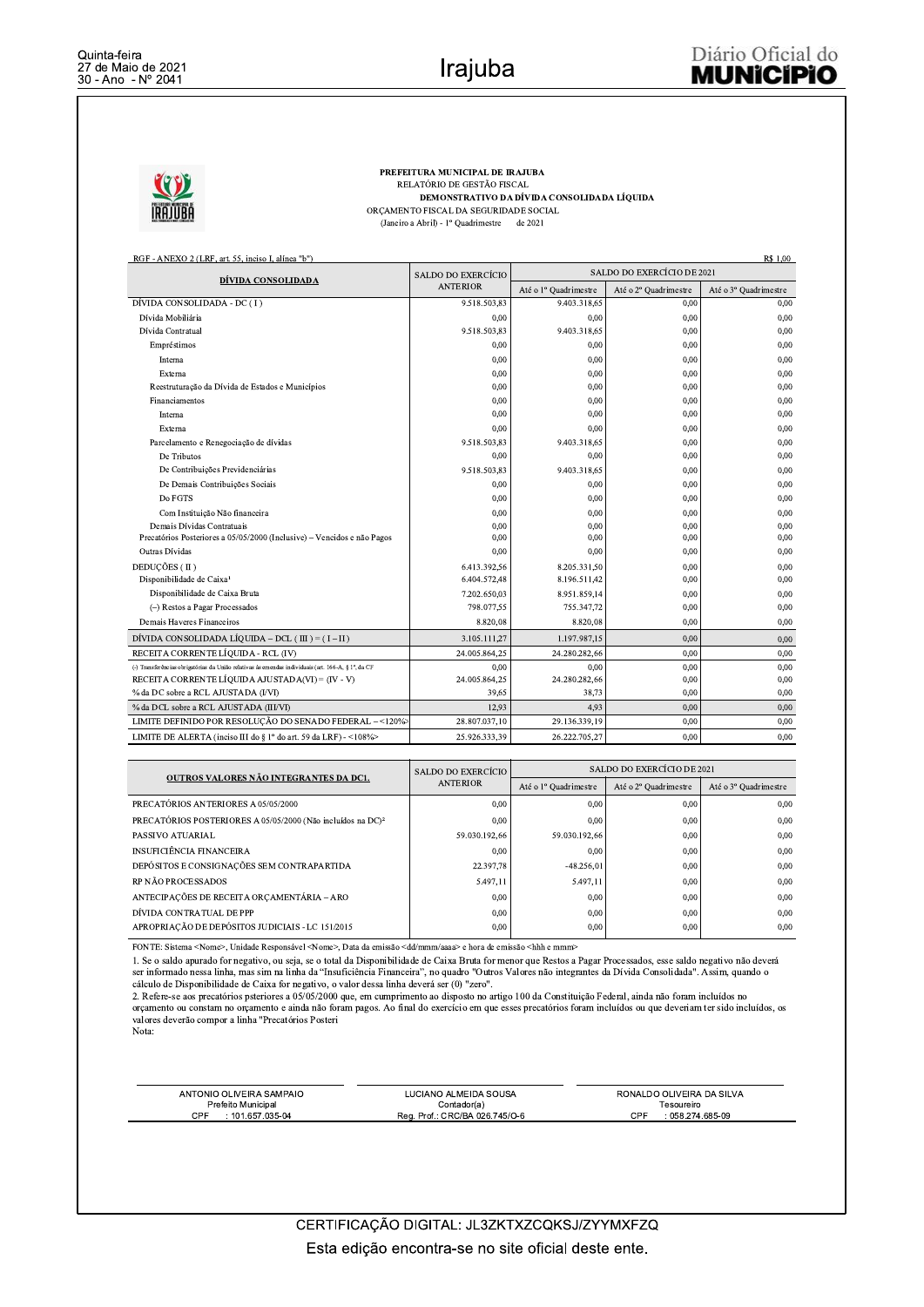# Diário Oficial do **MUNICIPIO**



### BA - EXECUTIVO PREFEITURA MUNICIPAL DE IRAJUBA RELATÓRIO DE GESTÃO FISCAL DEMONSTRATIVO DAS GARANTIAS E CONTRAGARANTIAS DE VALORES ORÇAMENTO FISCAL DA SEGURIDADE SOCIAL

(Janeiro a Abril) -  $1^{\rm o}$ Quadrimestre $% \left( \beta \right)$ de 2021

| <b>R\$ 1.00</b><br>RGF – ANEXO 3 (LRF, art. 55, inciso I, alinea "c" e art. 40, $\S$ 1°)                  |                    |                             |                       |                       |  |  |  |
|-----------------------------------------------------------------------------------------------------------|--------------------|-----------------------------|-----------------------|-----------------------|--|--|--|
|                                                                                                           | SALDO DO EXERCÍCIO | SALDOS DO EXERCÍCIO DE 2021 |                       |                       |  |  |  |
| <b>GARANTIAS CONCEDIDAS</b>                                                                               | <b>ANTERIOR</b>    | Até o 1º Quadrimestre       | Até o 2º Quadrimestre | Até o 3º Quadrimestre |  |  |  |
| <b>AOS ESTADOS (I)</b>                                                                                    | 0,00               | 0,00                        | 0,00                  | 0.00                  |  |  |  |
| Em Operações de Crédito Externas                                                                          | 0,00               | 0,00                        | 0,00                  | 0.00                  |  |  |  |
| Em Operações de Crédito Internas                                                                          | 0.00               | 0,00                        | 0,00                  | 0.00                  |  |  |  |
| AOS MUNICÍPIOS (II)                                                                                       | 0,00               | 0,00                        | 0,00                  | 0.00                  |  |  |  |
| Em Operações de Crédito Externas                                                                          | 0,00               | 0,00                        | 0,00                  | 0,00                  |  |  |  |
| Em Operações de Crédito Internas                                                                          | 0,00               | 0,00                        | 0,00                  | 0.00                  |  |  |  |
| ÀS ENTIDADES CONTROLADAS (III)                                                                            | 0,00               | 0,00                        | 0,00                  | 0.00                  |  |  |  |
| Em Operações de Crédito Externas                                                                          | 0.00               | 0,00                        | 0,00                  | 0.00                  |  |  |  |
| Em Operações de Crédito Internas                                                                          | 0,00               | 0.00                        | 0,00                  | 0.00                  |  |  |  |
| POR MEIO DE FUNDOS E PROGRAMAS (IV)                                                                       | 0,00               | 0,00                        | 0,00                  | 0,00                  |  |  |  |
| TOTAL GARANTIAS CONCEDIDAS $(V) = (I + II + III + IV)$                                                    | 0.00               | 0,00                        | 0,00                  | 0.00                  |  |  |  |
| RECEITA CORRENTE LÍOUIDA - RCL (IV)                                                                       | 24.005.864.25      | 24.280.282,66               | 0.00                  | 0,00                  |  |  |  |
| (-) Transferências obrigatórias da União relativas às emendas individuais (art. 166-A, § 1°, da CF) (VII) | 0,00               | 0,00                        | 0,00                  | 0,00                  |  |  |  |
| RECEITA CORRENTE LÍQUIDA AJUSTADA(VIII) = (VI - VII)                                                      | 24.005.864.25      | 24.280.282,66               | 0.00                  | 0.00                  |  |  |  |
| % do TOTAL DAS GARANTIAS sobre a RCL                                                                      | 0,00               | 0,00                        | 0,00                  | 0,00                  |  |  |  |
| LIMITE DEFINIDO POR RESOLUÇÃO DO SENADO FEDERAL - <22%>                                                   | 5.281.290,13       | 5.341.662,19                | 0.00                  | 0,00                  |  |  |  |
| LIMITE DE ALERTA (inciso III do §1° do art. 59 da LRF) - <90%>                                            | 4.753.161,12       | 4.807.495.97                | 0.00                  | 0,00                  |  |  |  |

|                                                                | SALDO DO EXERCÍCIO | SALDOS DO EXERCÍCIO DE 2021 |                       |                                   |  |
|----------------------------------------------------------------|--------------------|-----------------------------|-----------------------|-----------------------------------|--|
| <b>CONTRAGARANTIAS RECEBIDAS</b>                               | <b>ANTERIOR</b>    | Até o 1º Quadrimestre       | Até o 2º Quadrimestre | Até o 3 <sup>°</sup> Quadrimestre |  |
| <b>DOS ESTADOS (IX)</b>                                        | 0.00               | 0,00                        | 0.00                  | 0.00                              |  |
| Em Garant ia às operações de Crédito Externas                  | 0.00               | 0,00                        | 0,00                  | 0.00                              |  |
| Em Garant ia às operações de Crédito Internas                  | 0.00               | 0.00                        | 0.00                  | 0.00                              |  |
| DOS MUNICÍPIOS (X)                                             | 0,00               | 0.00                        | 0.00                  | 0.00                              |  |
| Em Garant ia às operações de Crédito Externas                  | 0.00               | 0,00                        | 0.00                  | 0.00                              |  |
| Em Garant ia às operações de Crédito Internas                  | 0.00               | 0,00                        | 0,00                  | 0.00                              |  |
| DAS ENTIDADES CONTROLADAS (XI)                                 | 0.00               | 0,00                        | 0.00                  | 0.00                              |  |
| Em Garant ia às operações de Crédito Externas                  | 0.00               | 0,00                        | 0.00                  | 0.00                              |  |
| Em Garant ia às operações de Crédito Internas                  | 0.00               | 0,00                        | 0.00                  | 0.00                              |  |
| EM GARANTIAS POR MEIO DE FUNDOS E PROGRAMAS (XII)              | 0.00               | 0,00                        | 0,00                  | 0,00                              |  |
| TOTAL CONTRAGARANTIAS RECEBIDAS (XIII) = $(IX + X + XI + XII)$ | 0.00               | 0,00                        | 0,00                  | 0,00                              |  |
|                                                                |                    |                             |                       |                                   |  |

MEDIDAS CORRETIVAS:

FONTE: Sistema: Sistema CONTÁBIL, Unidade Responsável: PREFEITURA MUNICIPAL DE IRAJUBA, Emissão:26/05/2021, às 16:24:05, Assinado Digitalmente no dia 26/05/2021, às 16:24:05.

Nota:<br><sup>1</sup> Inclui garantias concedidas por meio de Fundos.

ANTONIO OLIVEIRA SAMPAIO NTONIO OLIVEIRA SAM<br>Prefeito Municipal<br>CPF : 101.657.035  $: 101.657.035-04$ 

LUCIANO ALMEIDA SOUSA Contador(a) Reg. Prof.: CRC/BA 026.745/O-6 RONALDO OLIVEIRA DA SILVA Tesoureiro  $:058.274.685-09$ CPF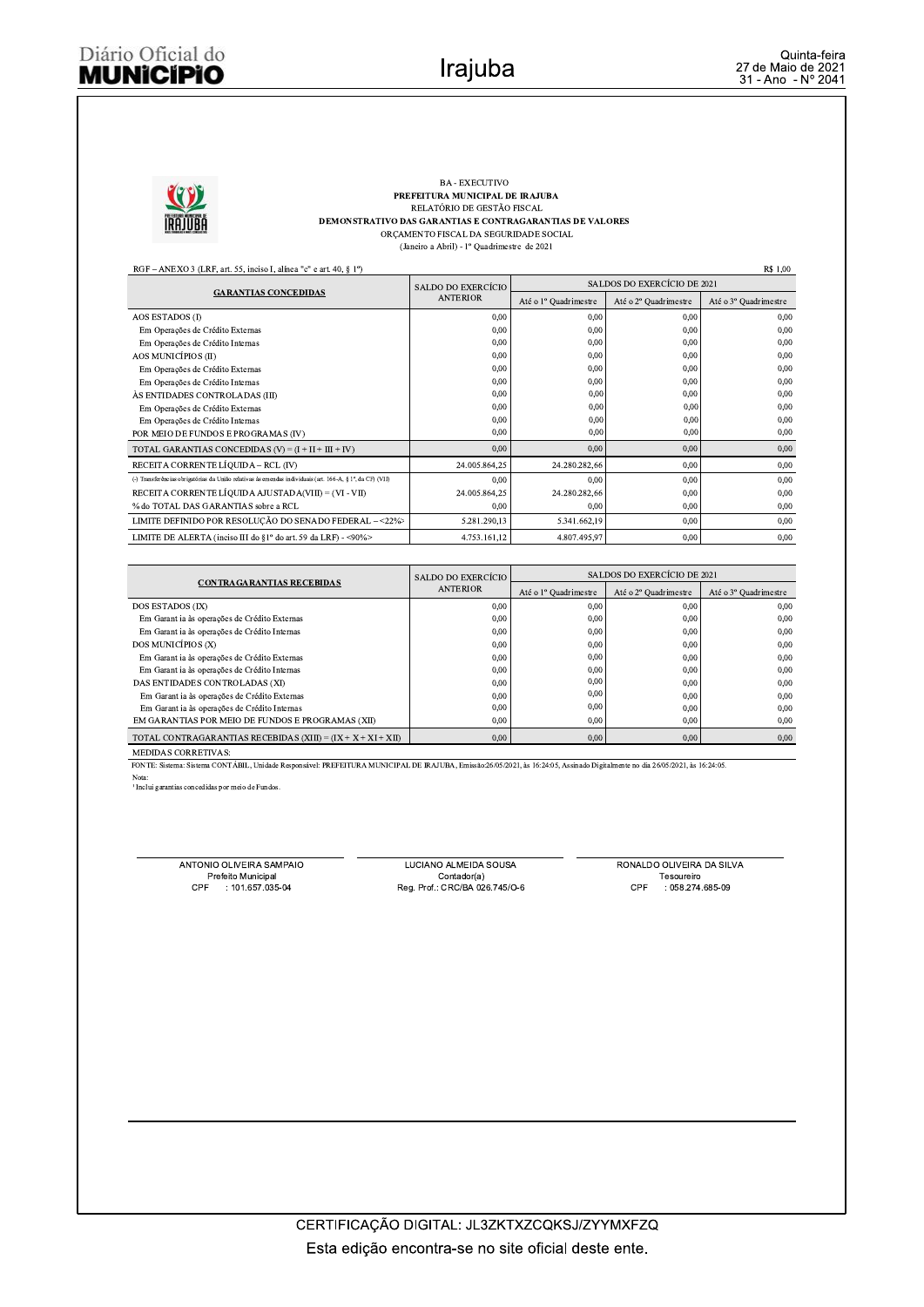**BA - EXECUTIVO** PREFEITURA MUNICIPAL DE IRAJUBA RELATÓRIO DE GESTÃO FISCAL DEMONSTRATIVO DAS OPERAÇÕES DE CRÉDITO ORÇAMENTO FISCAL DA SEGURIDADE SOCIAL JANEIRO - ABRIL de 2021

RGF - ANEXO 4 (LRF, art. 55, inciso I, alínea "d" e inciso III alínea "c")

R\$ 1,00

|                                                                       |                                                 | <b>VALOR REALIZADO</b>                        |
|-----------------------------------------------------------------------|-------------------------------------------------|-----------------------------------------------|
| <b>OPERAÇÕES DE CRÉDITO</b>                                           | N <sub>0</sub><br>Quadrimestre<br>de Referência | Até o<br>Quadrimestre<br>de Referência<br>(a) |
| Mobiliária                                                            | 0,00                                            | 0,00                                          |
| Interna                                                               | 0,00                                            | 0,00                                          |
| Externa                                                               | 0,00                                            | 0,00                                          |
| Contratual                                                            | 0,00                                            | 0.00                                          |
| Interna                                                               | 0,00                                            | 0.00                                          |
| Empréstimos                                                           | 0,00                                            | 0.00                                          |
| Aquisição Financiada de Bens e Arrendamento Mercantil Financeiro      | 0,00                                            | 0.00                                          |
| Antecipação de Receita pela Venda a Termo de Bens e Serviços          | 0,00                                            | 0.00                                          |
| Assunção, Reconhecimento e Confissão de Dívidas (LRF, art. 29, § 1°)  | 0,00                                            | 0,00                                          |
| Operações de crédito previstas no art. 7º § 3º da RSF nº 43/2001 (I)  | 0,00                                            | 0.00                                          |
| Externa                                                               | 0,00                                            | 0,00                                          |
| Empréstimos                                                           | 0,00                                            | 0,00                                          |
| Aquisição Financiada de Bens e Arrendamento Mercantil Financeiro      | 0,00                                            | 0.00                                          |
| Antecipações de Receitas pela Venda a Termo de Bens e Serviços        | 0,00                                            | 0,00                                          |
| Assunção, Reconhecimento e Confissão de Dívidas (LRF, art. 29, § 1°)  | 0.00                                            | 0.00                                          |
| Operações de crédito previstas no art. 7º § 3º da RSF nº 43/2001 (II) | 0,00                                            | 0,00                                          |
| <b>TOTAL (III)</b>                                                    | 0.00                                            | 0,00                                          |

| APURAÇÃO DO CUMPRIMENTO DOS LIMITES                                                                                                                                                                   | <b>VALOR</b>          | % SOBRE<br>A RCL |
|-------------------------------------------------------------------------------------------------------------------------------------------------------------------------------------------------------|-----------------------|------------------|
| RECEITA CORRENT E LÍOUIDA – RCL (IV)                                                                                                                                                                  | 24.280.282,66         |                  |
| (-) Transferências obrigatórias da União relativas às emendas individuais (§ 1°, art. 166-A da CF) (V)<br>RECEITA CORRENTE LÍQUIDA AJUSTADA PARA CÁLCULO DOS LIMITES DE ENDIVIDAMENTO (VI) = (IV - V) | 0.00<br>24.280.282,66 | 0.00<br>0.00     |
| OPERACÕES VEDADAS (VI)                                                                                                                                                                                | 0.00                  | 0.00             |
| TOTAL CONSIDERADO PARA FINS DA APURAÇÃO DO CUMPRIMENTO DO LIMITE (VIII) = (IIIa + VII - Ia - IIa)                                                                                                     | 0,00                  | 0,00             |
| LIMITE GERAL DEFINIDO POR RESOLUCÃO DO SENADO FEDERAL PARA AS OPERACÕES DE CRÉDITO INTERNAS E<br><b>EXTERNAS</b>                                                                                      | 3.884.845.23          | 16,00            |
| LIMITE DE ALERTA (inciso III do §1° do art. 59 da LRF) - <%>                                                                                                                                          | 3.496.360.70          | 14.40            |
| OPERAÇÕES DE CRÉDITO POR ANTECIPAÇÃO DA RECEITA ORCAMENTÁRIA                                                                                                                                          | 0.00                  |                  |
| LIMITE DEFINIDO POR RESOLUCÃO DO SENADO FEDERAL PARA AS OPERACÕES DE CRÉDITO POR ANTECIPACÃO<br>DA RECEITA ORCAMENTÁRIA                                                                               | 1.699.619.79          | 7.00             |

|                                                                    | <b>VALOR REALIZADO</b>                          |                                               |  |  |
|--------------------------------------------------------------------|-------------------------------------------------|-----------------------------------------------|--|--|
| OUTRAS OPERAÇÕES QUE INTEGRAM A DÍVIDA CONSOLIDADA                 | N <sub>0</sub><br>Ouadrimestre<br>de Referência | Até o<br>Ouadrimestre<br>de Referência<br>(a) |  |  |
| Parcelamentos de Dívidas                                           | 0.00                                            | 0,00                                          |  |  |
| <b>Tributos</b>                                                    | 0,00                                            | 0,00                                          |  |  |
| Contribuições Previdenciárias                                      | 0.00                                            | 0.00                                          |  |  |
| <b>FGTS</b>                                                        | 0,00                                            | 0.00                                          |  |  |
| Operações de reestruturação e recomposição do principal de dívidas | 0.00                                            | 0.00                                          |  |  |

FONTE: Sistema <Nome>, Unidade Responsável <Nome>, Data da emissão <dd/mmm/aaaa> e hora de emissão <hbh e mmm><br>1 Conforme Manual de Instrução de Pleitos - MIP STN/COPEM, essas operações podem ser contratadas mesmo que não **Notas** 

ANTONIO OLIVEIRA SAMPAIO Prefeito Municipal

LUCIANO ALMEIDA SOUSA Contador(a)

RONALDO OLIVEIRA DA SILVA Tesoureiro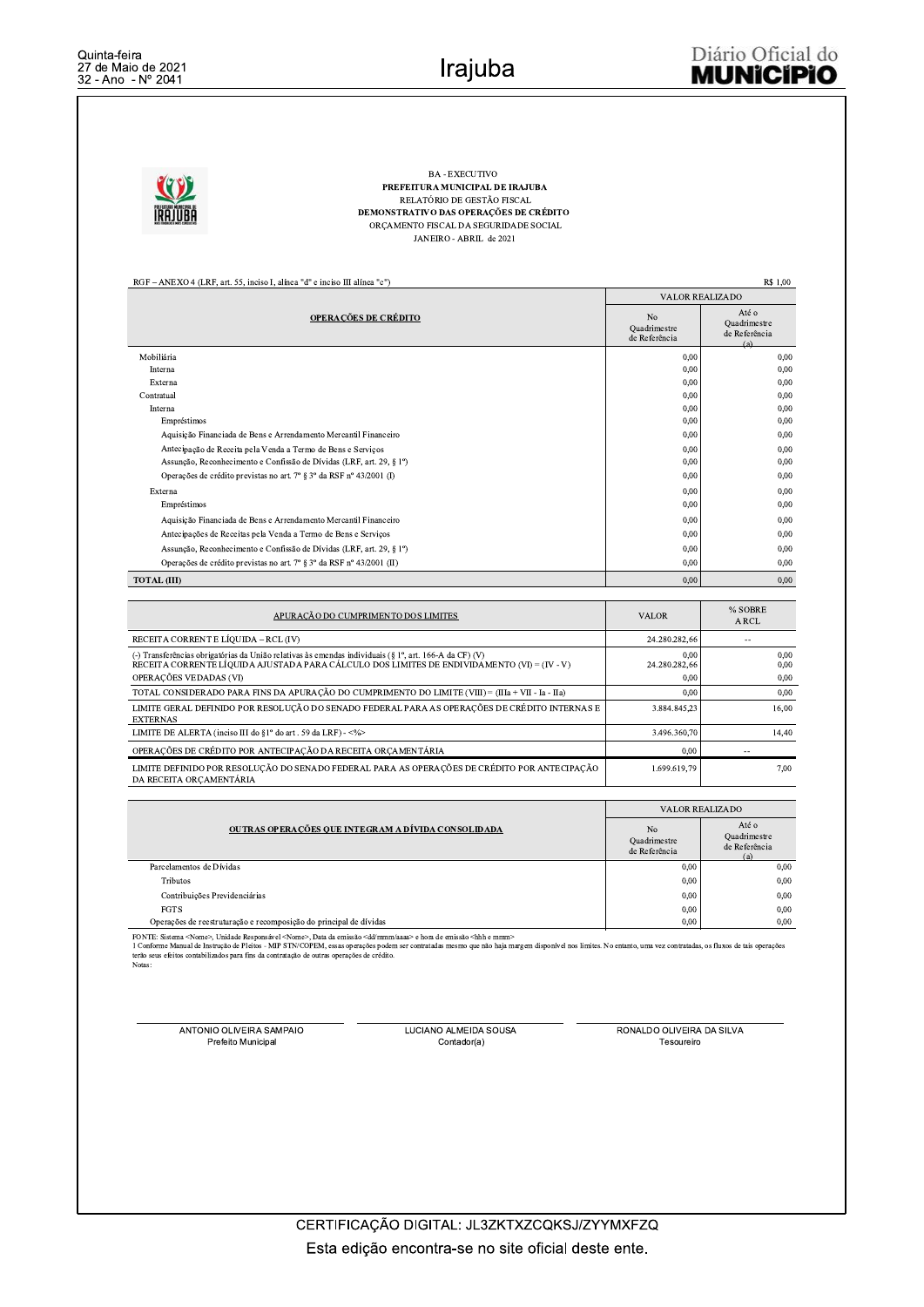BA - EXECUTIVO<br>PREFEITURA MUNICITAL DE IRAJUBA<br>RELATÓRIO DE GESTÃO ISCAL<br>DEMONSTRATIVO DA DISPONIBILIDADE DE CAIXA E DOS RESTOS A PAGAR<br>ORÇAMENTO FISCAL DA SEGURIDADE SOCIAL<br>(Janciro a Abri) - 1º Quadrimestre de 2021

RGF - Anexo 5 (LRF, Art. 55, inciso III, alinea "a")

|                                                                                                                                                                            |                                                                                                                          | OBRIGAÇÕES FINANCEIRAS                    |                              |                                                                                         |                                                                   |                                                    | <b>DISPONIBILIDADE DE</b>                                                                                | <b>RESTOS A PAGAR</b>                                | <b>EMPENHOS NÃO</b>                               | <b>DISPONIBILIDAD</b>                                                      |
|----------------------------------------------------------------------------------------------------------------------------------------------------------------------------|--------------------------------------------------------------------------------------------------------------------------|-------------------------------------------|------------------------------|-----------------------------------------------------------------------------------------|-------------------------------------------------------------------|----------------------------------------------------|----------------------------------------------------------------------------------------------------------|------------------------------------------------------|---------------------------------------------------|----------------------------------------------------------------------------|
| <b>IDENTIFICAÇÃO DOS RECURSOS</b>                                                                                                                                          | Restos a Pagar Liquidados e<br><b>Restos a Pagar</b><br><b>DISPONIBILIDA</b><br>Não Pagos<br>Empenhados e<br>DE DE CAIXA |                                           | <b>Demais</b><br>Obrigaçãoes | <b>INSUFICIÊNCIA</b><br><b>FINANCEIRA</b><br><b>VERIFICADA NO</b>                       | CAIXA<br><b>LÍOUIDA (ANTES DA</b><br><b>INSCRIÇÃO EM RESTOS A</b> | <b>EMPENHADOS E</b><br>NÃO<br><b>LIQUIDADOS DO</b> | <b>LIQUIDADOS</b><br><b>CANCELADOS</b><br>(NÃO INSCRITOS                                                 | E DE CAIXA<br>LÍOUIDA (APÓS A<br><b>INSCRICÃO EM</b> |                                                   |                                                                            |
|                                                                                                                                                                            | <b>BRUTA</b><br>(a)                                                                                                      | De Exercícios<br><b>Anteriores</b><br>(b) | Do Exercício<br>(c)          | Não Liquidados<br><b>Fianceiras</b><br>de Exercícios<br><b>Anteriores</b><br>(e)<br>(d) |                                                                   | <b>CONSÓRCIO</b><br><b>PÚBLICO</b><br>(0)          | PAGAR NÃO<br><b>PROCESSADOS DO</b><br><b>EXERCÍCIO</b> <sup>1</sup><br>$(a) = (a - (b + c + d + e) - f)$ | <b>EXERCÍCIO</b><br>(h)                              | POR<br><b>INSUFICIÊNCIA</b><br><b>FINANCEIRA)</b> | <b>RESTOS</b><br>A PAGAR NÃO<br><b>PROCESSADOS DO</b><br><b>EXERCÍCIO)</b> |
| TOTAL DOS RECURSOS VINCULADOS (I)                                                                                                                                          | 2.214.951.68                                                                                                             | 83,648,54                                 | 89.049.65                    | 0.00                                                                                    | 0.00.                                                             | 0.00                                               | 2.042.253,49                                                                                             | 1.771.265.75                                         | 0.00                                              | 270.987,74                                                                 |
| Receitas de Impostos e de Transferência de Impostos - Educação<br>Transferências do FUNDER                                                                                 | 0.00<br>724.062.85                                                                                                       | 0.00<br>52,648.91                         | 6,303,00<br>0.00             | 0.00<br>0.00                                                                            | 0.00<br>0.00                                                      | 0.00<br>0.00                                       | $-6.303.00$<br>671.413.94                                                                                | 257.267.23<br>155,583,88                             | 0.00<br>0.00                                      | $-263.570.2$<br>515.830,06                                                 |
| Outros Recursos Vinculados à Educação                                                                                                                                      | 320.617.65                                                                                                               | 1.335.45                                  | 0.00                         | 0.00                                                                                    | 0.00                                                              | 0.00                                               | 319.282.20                                                                                               | 212.422.28                                           | 0.00                                              | 106.859.92                                                                 |
| Receitas de Impostos e de Transferência de Impostos - Saúde                                                                                                                | 0.00                                                                                                                     | 30.999.63                                 | 68.228.57                    | 0.00                                                                                    | 0.00                                                              | 0.00                                               | $-99.228.20$                                                                                             | 421.482.82                                           | 0.00                                              | $-520.711.02$                                                              |
| Outros Recursos Vinculados à Saúde                                                                                                                                         | 131.026,49                                                                                                               | 20.685.55                                 | 4.901.13                     | 0.00                                                                                    | 0.00                                                              | 0.00                                               | 105.439,81                                                                                               | 538.844.08                                           | 0.00                                              | -433.404.27                                                                |
| Recursos Destinados à Assistência Social                                                                                                                                   | 0.00                                                                                                                     | 0.00                                      | 0.00                         | 0.00                                                                                    | 0.00                                                              | 0.00                                               | 0.00                                                                                                     | 0.00                                                 | 0.00                                              | 0.00                                                                       |
| Recursos destinados ao RPPS - Plano Previdenciário                                                                                                                         | 0.00                                                                                                                     | 0,00                                      | 0.00                         | 0.00                                                                                    | 0.00                                                              | 0.00                                               | 0.00.                                                                                                    | 0.00                                                 | 0.00                                              | 0.00                                                                       |
| Recursos destinados ao RPPS - Plano Financeiro.                                                                                                                            | 0.00.                                                                                                                    | 0.00.                                     | 0.00                         | 0.00                                                                                    | 0.00                                                              | 0.00.                                              | 0.00.                                                                                                    | 81.476.19                                            | 0.00                                              | $-81.476,19$                                                               |
| Recursos de Operações de Crédito (exceto vinculados à Educação e à Saúde)                                                                                                  | 0.00                                                                                                                     | 0,00.                                     | 0.00                         | 0.00                                                                                    | 0.00                                                              | 0.00                                               | 0.00.                                                                                                    | 0.00                                                 | 0.00                                              | 0.00                                                                       |
| Recursos de Alienação de Bens/Ativos                                                                                                                                       | 0.00                                                                                                                     | 0.00.                                     | 0.00                         | 0.00                                                                                    | 0.00                                                              | 0.00                                               | 0.00.                                                                                                    | 0.00                                                 | 0.00                                              | 0.00                                                                       |
| Outros Recursos Vinculados                                                                                                                                                 | 989.490.52                                                                                                               | 1.054.22                                  | 9.616.95                     | 0.00                                                                                    | 0.00                                                              | 0.00                                               | 978.819.35                                                                                               | 104.189.27                                           | 0.00                                              | 874.630.08                                                                 |
| TOTAL DOS RECURSOS NÃO VINCULADOS (II)                                                                                                                                     | 807 328 43                                                                                                               | 36 554 37                                 | 32.723.47                    | 0.00                                                                                    | 0.00                                                              | 0.00                                               | 738 050 59                                                                                               | 2.091.447.25                                         | 0.00                                              | $-1.353.396.66$                                                            |
| Recursos Ordinários                                                                                                                                                        | 807.328,43                                                                                                               | 36.554,37                                 | 32.723.47                    | 0,00                                                                                    | 0,00                                                              | 0.00                                               | 738.050.59                                                                                               | 2.091.447.25                                         | 0.00                                              | -1.353.396,66                                                              |
| Outros Recursos não Vinculados                                                                                                                                             | 0.00                                                                                                                     | 0.00                                      | 0.00                         | 0.00                                                                                    | 0.00                                                              | 0.00                                               | 0.00                                                                                                     | 0.00                                                 | 0.00                                              | 0.00                                                                       |
| $TOTAL$ (III) $-$ (I + II)                                                                                                                                                 | 3.022.280.11                                                                                                             | 120,202.91                                | 121,773.12                   | 0.00                                                                                    | 0.00                                                              | 0.00                                               | 2.780.304.08                                                                                             | 3,862,713,00                                         | 0.00                                              | $-1.082.408.92$                                                            |
| PONTE CALL CALL CONTINUES LIGHT BALLARY OF BETTER A LEGISLATION CONTINUES TO A CONTINUES AND ARRESTS TO A LARGE AND A COLLEGE CONTINUES. A LARGE 1997 OF A LARGE AND LARGE |                                                                                                                          |                                           |                              |                                                                                         |                                                                   |                                                    |                                                                                                          |                                                      |                                                   |                                                                            |

ANTONIO OLIVEIRA SAMPAIO<br>Prefeito Municipal<br>CPF : 101.657.035-04

LUCIANO ALMEIDA SOUSA<br>Contador(a)<br>Reg. Prof.: CRC/BA 026.745/O-6

RONALDO OLIVEIRA DA SILVA<br>Tesoureiro<br>CPF : 058.274.685-09

Página: 1 de 1